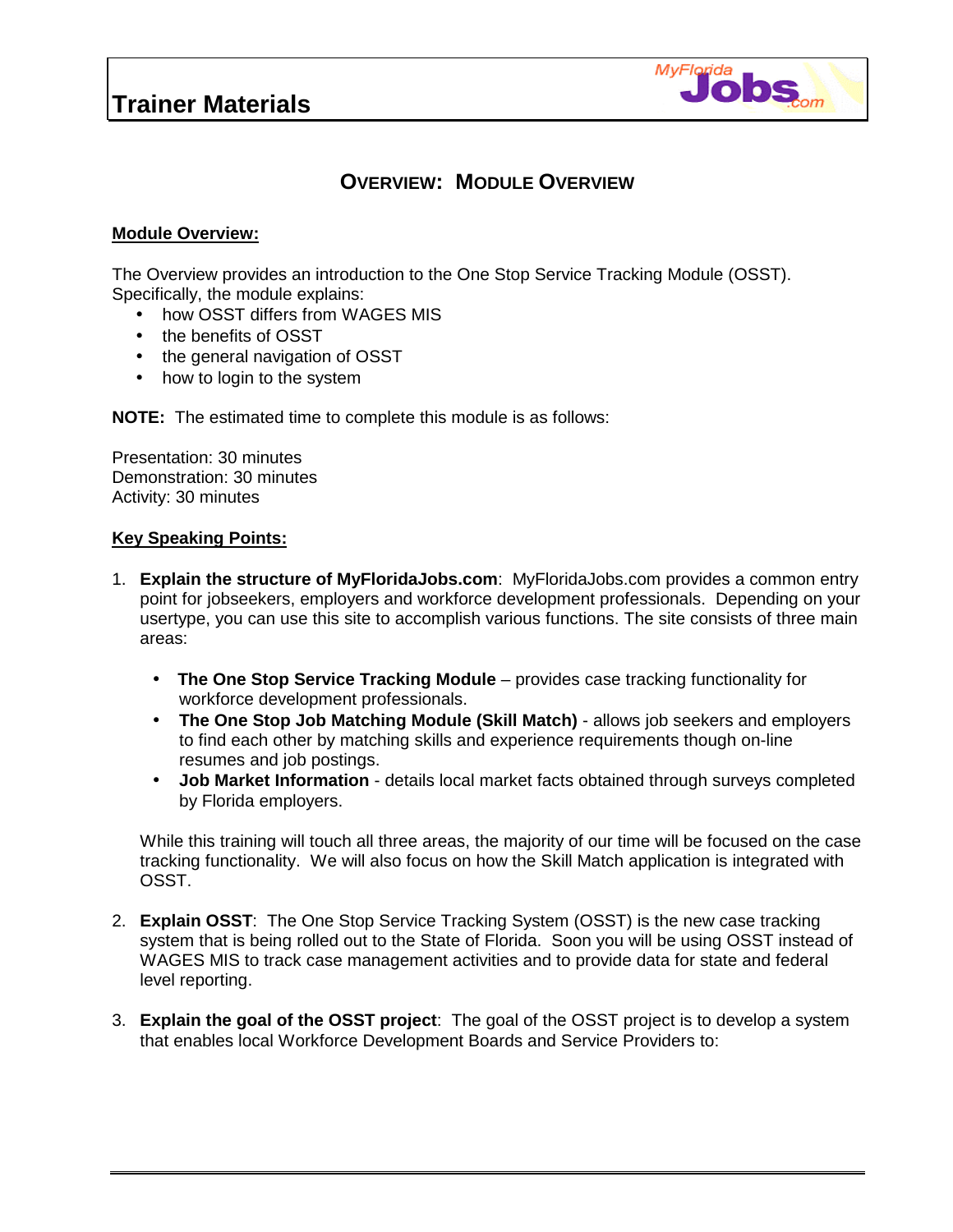## **Trainer Materials**



- more effectively track Welfare Transition customers and
- provide better access to customer information
- 4. **Explain how users were involved in the development process:** One of the key teams assembled to define OSST was the OSST User Group. This group represented local WAGES users, WAGES supervisors, and WAGES policy makers from across the state and across various roles and levels of responsibility. This group has been key in helping to define the requirements of the system, including how to provide enhanced case management capability for career managers.

Application design began in May, 2000 and will begin pilot in January, 2001 with three regions in Florida: Region 12 (Workforce Central Florida), Region 15 (Hillsborough County Workforce Board) and Region 20 (Workforce Development Board of the Treasure Coast).

- 5. **Explain how OSST addresses current challenges:** OSST has been designed to help eliminate some of the challenges that users currently face, such as:
	- Duplicate data entry
	- High learning curve
	- Difficulty tracking customer outcomes
	- Losing people in the pipeline (both in the interface and from a case management perspective)

**NOTE:** Refer to training module to get detail regarding how the system addresses these challenges

### 6. **Explain the benefits of OSST:**

- It's still the same work, but OSST allows you to do more of your work online.
- You receive customer information from the FLORIDA system, but now you will receive more.
- You will still have to work register customers, but you won't have to go to ODDS to do it.
- You will be receiving applicant cases, but now you'll be able to track those customers in the system.

**NOTE:** Refer to training module to get detail regarding how these benefits

### 7. **Explain the general navigation:**

- Focus on clicking and pointing (using the mouse).
- Explain browser tool bar and application navigation buttons.
- Describe control panel and main work area
- Describe available on line help
- Describe common featues (e.g., common buttons)
- 8. **Explain the login process, including how to change your password.**
- 9. **Give a high level description of the To-Do function.**